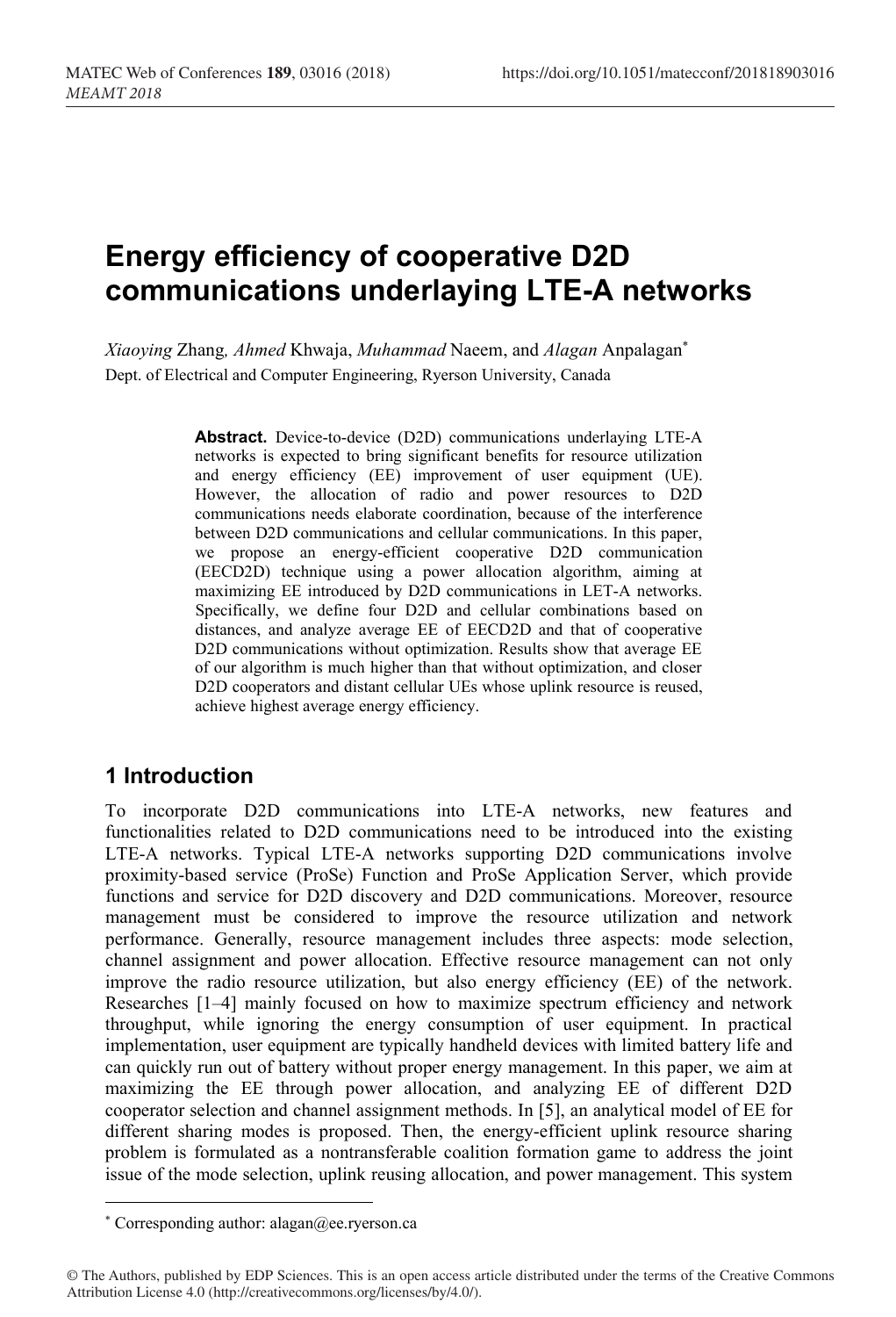model also assumes that a D2D pair shares the same uplink resources with multiple selected cellular users. In [6], the joint mode selection and spectrum sharing is also modeled as a coalition formation game and a coalition formation algorithm is proposed to jointly solve the mode selection and spectrum sharing in a D2D system. Unlike [5], the transmit power of each user is fixed. Specifically, they assume that one cellular user could share spectrum with multiple D2D pairs, and the objective is to improve the EE of all the wireless users. To the best of our knowledge, D2D communications underlaying cellular network in recent work are performed when the receiver of data packets are within the D2D communication range or can be reached within two hops, and thus it can reduce the energy consumption through direct communications. In our algorithm, the D2D communication is used to forward data packets to the eNB and then to the destination user equipment. It helps to complete long distance cellular communications if the transmitter is not able to do it. The D2D cooperator can be selected in different methods, i.e. distances to the D2D requester (also the transmitter of a D2D pair). Results show that different distance levels have different influence on EE introduced by D2D communications.

Unlike other research work that aims at maximizing system EE or individual link EE only, our goal is to maximize total EE introduced by D2D communications using power allocation. Here, EE is the sum of EE of D2D link and EE of cellular link from D2D cooperator (also the receiver of D2D pairs) to the eNB. User equipment whose battery is below the threshold or channel condition is bad will send a D2D request to the eNB for setting up D2D communications. Since EE maximization does not guarantee the longest lifetime which is the time when the first user equipment runs out of its battery, our algorithm can protect user equipment's battery life. The rest of this paper is organized as follows. In Section II, we describe network model and assumptions. Section III presents detailed description of the problem formulation. Section IV shows the simulation results and performance comparison. Finally, Section V concludes the paper.

#### **2 Network Model and Assumptions**

In this paper, we consider a single cell scenario, where one eNB is located at the center and some user equipment is randomly distributed. CUEs are cellular users which directly communicate with the eNB, and DUEs are D2D users between which the direct communication can be supported without going through the eNB. Each CUE is allocated with an orthogonal resource block, and thus, there is no co-channel interference between CUEs. As shown in figure 1, the color of each CUE's uplink channel is different, which presents different frequency. There exist also three D2D pairs in the network. We assume that eNB has the CSI (channel state information) of all the involved links, so that it can allocate the available radio resources. The eNB can allocate either orthogonal or non-orthogonal radio resources to DUEs. If the resources occupied by the DUEs are orthogonal to those allocated to the CUEs, there is no interference to each other and the analysis is simpler. However, this mode leads to low resource utilization. Generally speaking, there are basically three communication modes for cellular systems supporting D<sub>2</sub>D:

• Cellular mode: User equipment communicates as conventional CUEs through eNB.

• Orthogonal Sharing mode (OS): DUEs and the CUE take the exclusive resources and there is no interference between them.

• Non-Orthogonal Sharing mode (NOS): The same resources are reused by the CUE and DUEs, which causes interference to each other.

Form the spectrum efficiency perspective, NOS mode is used for DUE resource allocation in this paper. In figure 1, D2D pair  $DP<sub>l</sub>$  reuses the uplink channel of  $C<sub>4</sub>$ , D2D pair *DP2* reuses the uplink channel of *C6*, and D2D pair *DP3* reuses the uplink channel of *C1*.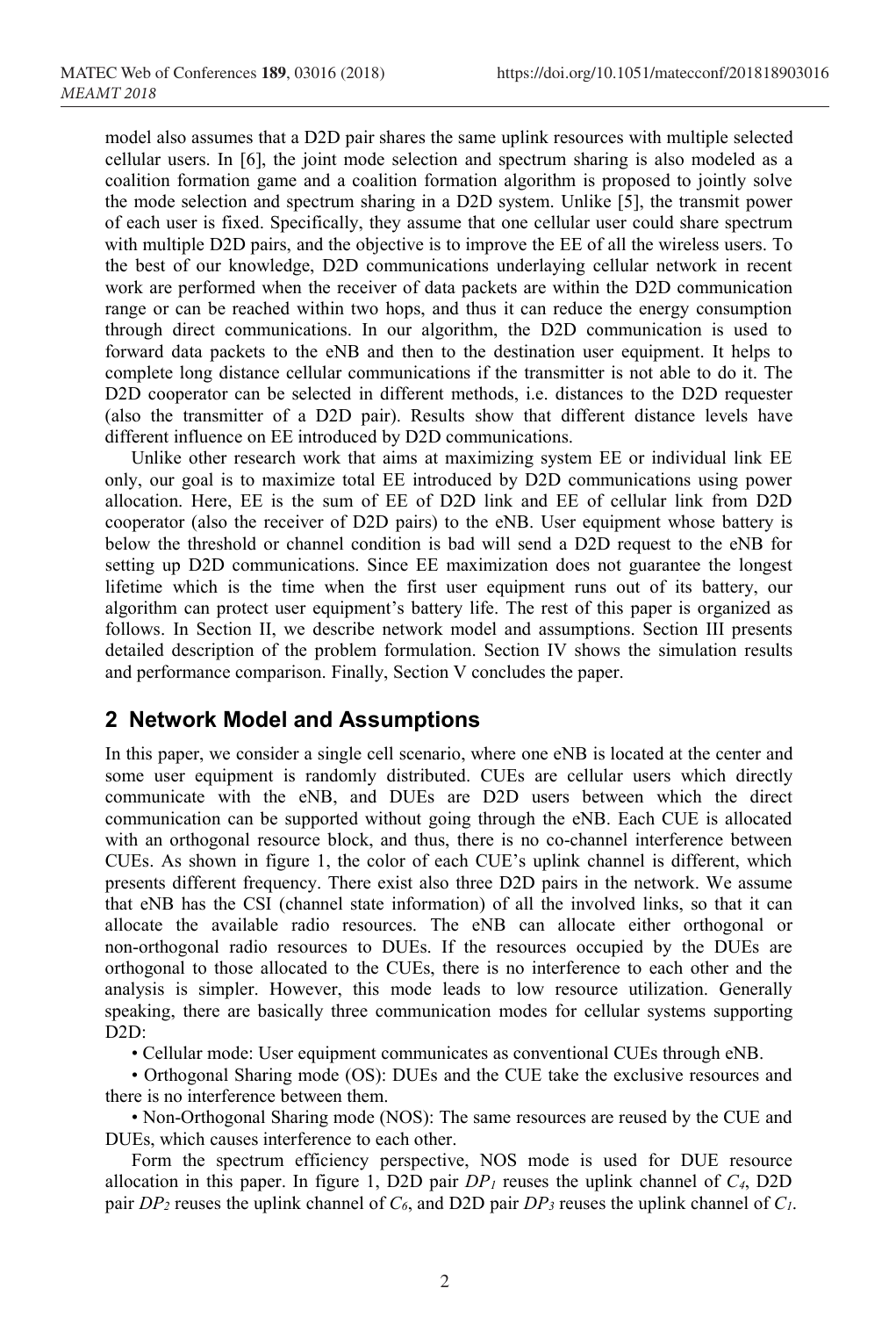We assume that there is a set  $C = \{1, \dots, C_M\}$  of uplinks of CUEs occupying *M* orthogonal channels in the cell and a set  $D = \{1, \dots, D_N\}$  of D2D links which transmit data using the same set of channels, where  $M \ge N$ . We also assume that each D2D pair could only reuse the uplink channel of one CUE and each uplink channel of CUE could be reused by only one DUE pair. The reused channel for each D2D pair has been pre-defined in the system.  $PD_i$ ,  $PR_i$ ,  $PC_i$  are the transmit power of any D2D transmitter  $D_i$ , D2D receiver  $R_i$ , and any CUE *Ci*, respectively. *Pcir* is the average circuit power consumed by D2D communications. Without loss of generality, we assume that all UEs have the same constant circuit power consumption. In addition, the propagation channel model contains path loss and Rayleigh fading.



**Fig. 1.** Illustration of uplink channel reuse for D2D communications underlying cellular networks.

In figure 1,  $DP_1$  reuses the uplink channel of  $C_4$ . Let  $L_c$ ,  $L_d$  and  $L_r$  be the distance between  $C_4$  and  $R_1$ , distance between  $D_1$  and  $R_1$ , and distance between  $R_1$  to the eNB (which is also shown in figure 2).  $N_0$  is the average power of additive Gaussian noise. All links are assumed to experience independent block fading. Hence, the instantaneous channel gain of the interference link between  $C_4$  and the  $R_1$  can be expressed as

$$
H DC = \varphi L c-a
$$
 (1)

where  $\alpha$  is the path loss exponent,  $\varphi$  denotes the channel fading component, where the Rayleigh fading coefficient follows an exponential distribution with unit mean. Similarly, we can express the channel gain between  $R_l$  and the eNB as  $H_B^R$ , the channel gain between the D2D pair as *HD*.





#### **3 Problem Formulation**

Unlike D2D communication used for direct communication between source DUE and destination DUE, our D2D communication is used for cooperation. The D2D requester (denoted as *D*) refers to any CUE, i.e. a CUE whose battery is below the battery threshold, that needs to establish D2D communication. The D2D cooperator (denoted as *R*) helps to forward D2D requester's data to the eNB, and the eNB forward data to the destination CUE as in traditional cellular communications. Due to the simultaneous transmission, the DUE and the CUE (denoted as *C*) whose uplink channel is reused cause interference to each other. figure 2 shows the interference model of one D2D pair and a CUE. The received signal-to-interference-plus-noise ratio (SINR) of the receiver  $R_i$  on the uplink of  $C_i$  is given as follows: SINR of D2D pair (*Di*, *Ri* ) is

$$
\gamma_{D_i}{}^C = \frac{P_{D_i} H_{D_i}}{P_{C_i} H_{D_i}{}^{C_i} + N_0} = \frac{P_{D_i} \varphi_i L_{d_i}{}^{-\alpha}}{P_{C_i} \varphi_i L_{c_i}{}^{-\alpha} + N_0}
$$
(2)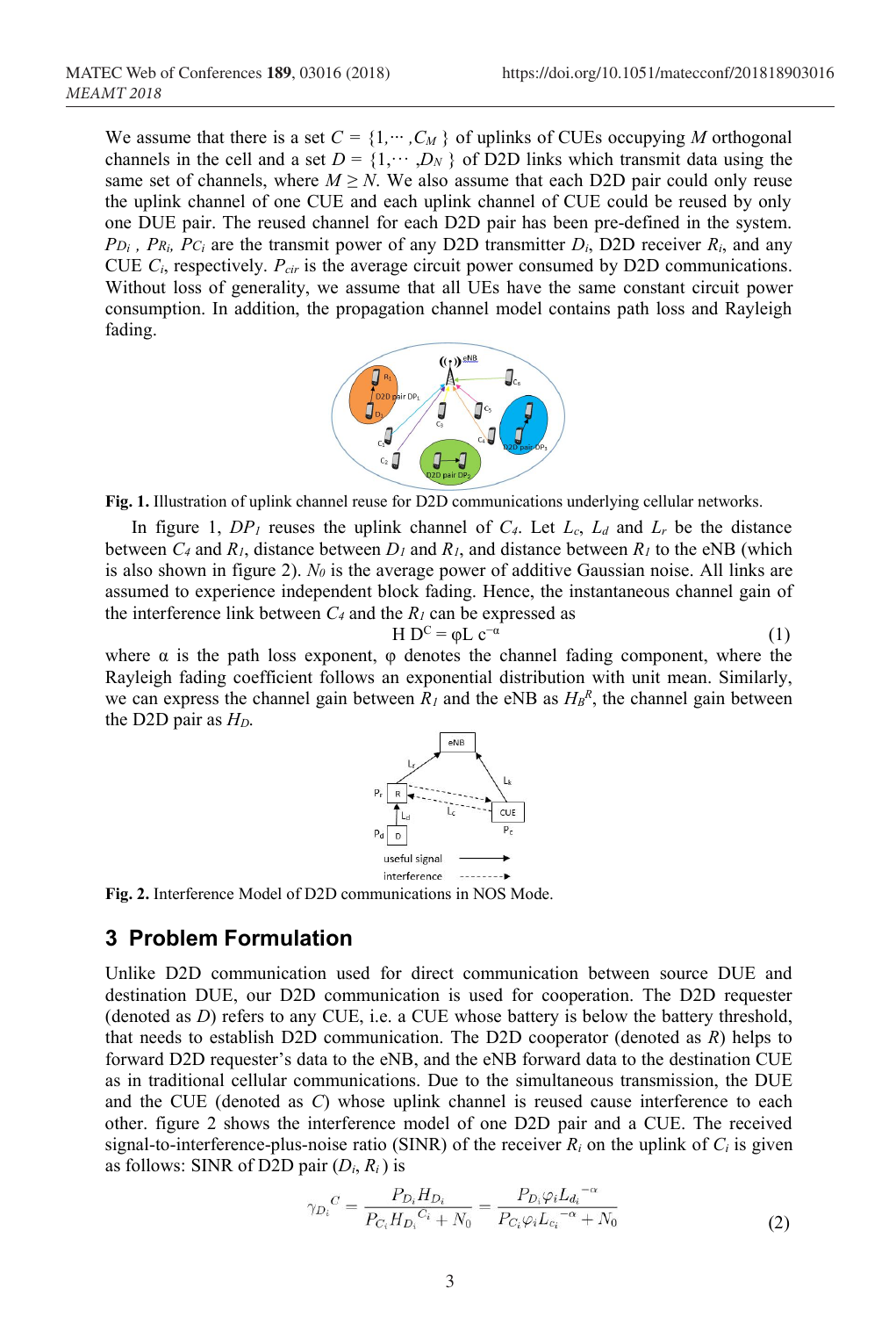The received SINR for D2D receiver  $R_i$  at the eNB is given as follows:

$$
\gamma_B{}^{R_i} = \frac{P_{R_i} H_B{}^{R_i}}{N_0} = \frac{P_{R_i} \varphi_i L_{r_i}{}^{-\alpha}}{N_0} \tag{3}
$$

In this paper, for conciseness, we consider a unit bandwidth uplink channel for CUEs. Then, the throughput of *Di* and *Ri* can be obtained, respectively, as follows: Thoughput of *Di* is

$$
R_{D_i} = \log_2(1 + \gamma_{D_i}^C) \tag{4}
$$

Thoughput of *Ri* is

$$
R_{R_i} = \log_2(1 + \gamma_B^{R_i})\tag{5}
$$

EE of *Di* link is

$$
EE_{D_i} = \frac{\log_2(1 + \gamma_{D_i}^C)}{P_{D_i} + P_{cir}} = \frac{\log_2\left(1 + \frac{P_{D_i}\varphi_i L_{d_i}^{-\alpha}}{P_{C_i}\varphi_i L_{c_i}^{-\alpha} + N_0}\right)}{P_{D_i} + P_{cir}}
$$
(6)

EE of *Ri* link is

$$
EE_{R_i} = \frac{\log_2(1 + \gamma_B^{R_i})}{P_{R_i} + P_{cir}} = \frac{\log_2\left(1 + \frac{P_{R_i}\varphi_i L_{r_i} - \alpha}{N_0}\right)}{P_{R_i} + P_{cir}}
$$
(7)

We define the individual EE as the sum of the EE of D2D link and EE of the cellular link from *Ri* to eNB:

$$
EE_i = EE_{D_i} + EE_{R_i} = \frac{\log_2\left(1 + \frac{P_{D_i}\varphi_i L_{d_i} - \alpha}{P_{C_i}\varphi_i L_{c_i} - \alpha + N_0}\right)}{P_{D_i} + P_{cir}} + \frac{\log_2\left(1 + \frac{P_{R_i}\varphi_i L_{r_i} - \alpha}{N_0}\right)}{P_{R_i} + P_{cir}}
$$
\n(8)

For cellular networks supporting *N* D2D pairs, the total EE of all D2D communications in the network is given below:

$$
\sum_{i=1}^{N} EE_i = \sum_{i=1}^{N} \frac{\log_2 \left( 1 + \frac{P_{D_i} \varphi_i L_{d_i} - \alpha}{P_{C_i} \varphi_i L_{c_i} - \alpha + N_0} \right)}{P_{D_i} + P_{cir}} + \frac{\sum_{i=1}^{N} \frac{\log_2 \left( 1 + \frac{P_{R_i} \varphi_i L_{r_i} - \alpha}{N_0} \right)}{P_{R_i} + P_{cir}}}{P_{R_i} + P_{cir}}
$$
\n(9)

The EE optimization function can be formulated as

$$
\max \sum_{i=1}^{N} EE_i \tag{10}
$$

Subject to

$$
P_{D_i} \le P_{D_{max}}, \forall i \tag{11}
$$

$$
P_{R_i} \le P_{C_{max}}, \forall i \tag{12}
$$

$$
P_{C_i} \le P_{C_{max}}, \forall i \tag{13}
$$

$$
\frac{P_{R_i}\varphi_i L_{r_i}^{-\alpha}}{N_0} \ge \gamma_{th}, \forall i
$$
\n(14)

$$
\frac{P_{C_i}\varphi_i L_{k_i}^{-\alpha}}{P_{D_i}\varphi_i L_{c_i}^{-\alpha} + N_0} \ge \gamma_{th}, \forall i
$$
\n(15)

*PDmax* and *PCmax* denote the maximal transmit power of DUEs and CUEs, respectively.  $\gamma_{th}$  is the SINR threshold. Constraints (11), (12), (13) indicate that the transmit power of DUEs and CUEs cannot exceed their maximum values. Constraint (14) and (15) denote that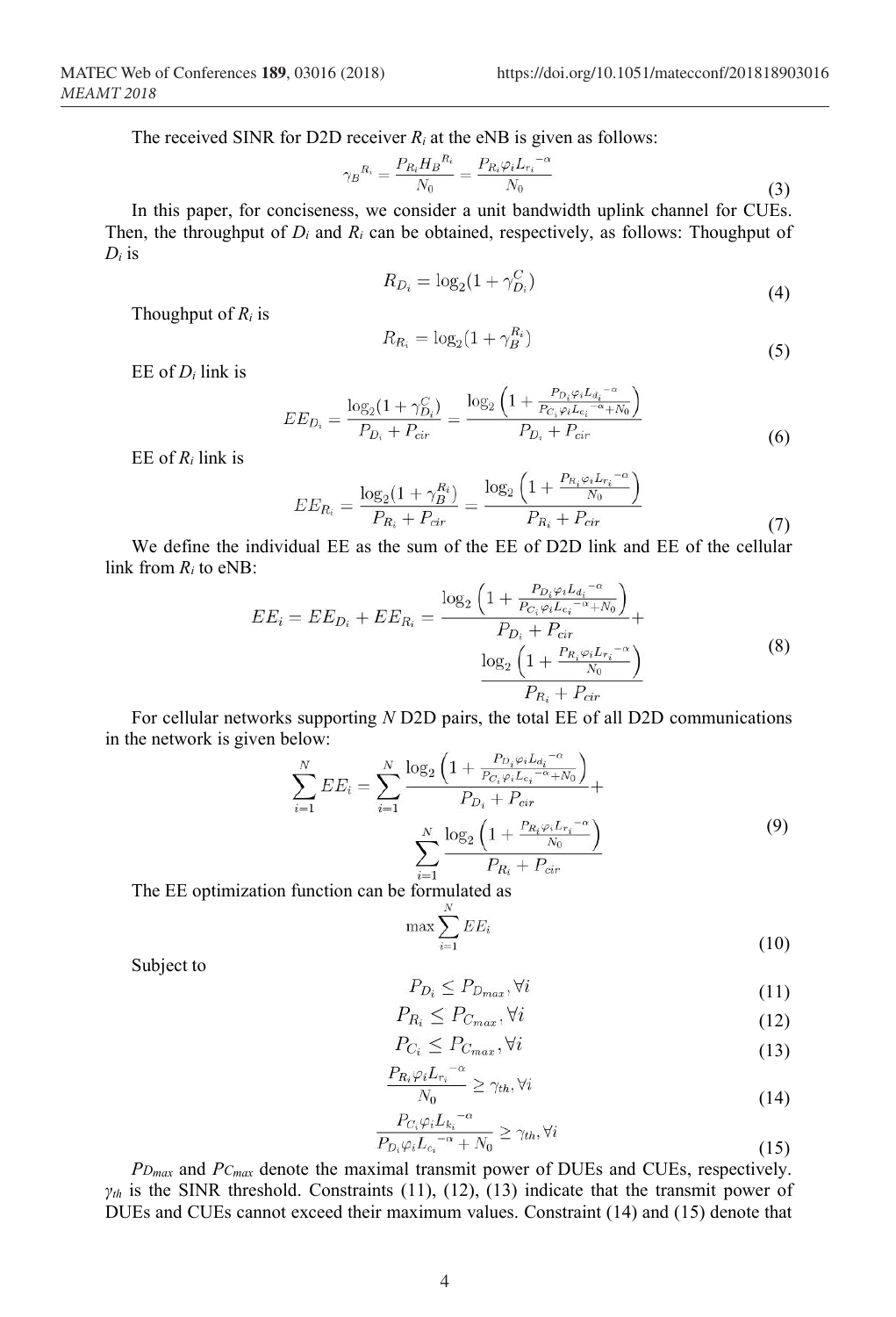the SINR threshold of CUEs should be guaranteed. By solving the objective function in (10), EE introduced by cooperative D2D communication is maximized and transmit power of all related user equipment is adjusted.

## **4 Performance Evaluation**

In this section, we provide several simulation results to evaluate the performance of EECD2D algorithm, and compare it with the performance of cooperative D2D communications without EE optimization. A single circular cell environment is considered. 100 users are randomly placed in the cell, where the eNB is at the center. The results are averaged over 100 realizations. Main simulation parameters are presented in table 1. Since the optimization problem is a complex non-linear problem with large number of variables, we use the Matlab Genetic Algorithm Toolbox to solve it.

| <b>Parameter</b>                           | Value                                   |  |
|--------------------------------------------|-----------------------------------------|--|
| Cell Radius                                | $500 \text{ m}$                         |  |
| D2D Communication Range                    | 50 <sub>m</sub>                         |  |
| Number of total UEs                        | 100                                     |  |
| Number of D2D Pairs                        | 5, 10, 15, 20, 25                       |  |
| Channel Fading Coefficient $(\varphi)$     | exponential distribution with unit mean |  |
| Path Loss Exponent $(\alpha)$              |                                         |  |
| Maximum UE Tx power $(PD_{max}, PC_{max})$ | 0.25 W                                  |  |
| Circuit Power $(P_{cir})$                  | 0.05 W                                  |  |
| Noise Power $(N_0)$                        | $10^{-13}$ W                            |  |
| SINR threshold $(\gamma_{th})$             | 10dB                                    |  |

**Table 1.** Simulation Parameters.

In order to analyze the performance affected by different locations of D2D and CUEs, we simulate four types of scenarios:

• Type 1 is close D2D and far CUE. Distance between each D2D pair is within 25m, and distance between each D2D pair and the CUE whose uplink resource is reused is larger than 300m.

• Type 2 is far D2D and far CUE. Distance between each D2D pair is larger than 25m, and distance between each D2D pair and the CUE whose uplink resource is reused is larger than 300m.

• Type 3 is close D2D and close CUE. Distance between each D2D pair is within 25m, and distance between each D2D pair and the CUE whose uplink resource is reused is within 300m.

• Type 4 is far D2D and close CUE. Distance between each D2D pair is larger than 25m, and distance between each D2D pair and the CUE whose uplink resource is reused is within 300m.

|          | Type 1 | Type 2 | Type 3 | Type 4 |
|----------|--------|--------|--------|--------|
| $N=5$    | 3.24   | 2.95   | 2.4    | 1.72   |
| $N=10$   | 3.24   | 2.94   | 2.69   | 1.79   |
| $N=15$   | 3.21   | 2.99   | 1.96   | 1.19   |
| $N = 20$ | 3.02   | 2.99   | 1.74   | 1.22   |
| $N = 25$ | 3.12   | 2.81   |        | . 19   |

**Table 2.** Average EE Ratio.

Table 2 shows the ratio of the average EE of our algorithm to the average EE without optimization. figure 3 shows the average EE of our algorithm in 4 types of scenarios. Results obviously present that the average EE in type 1 is the highest. That is because D2D